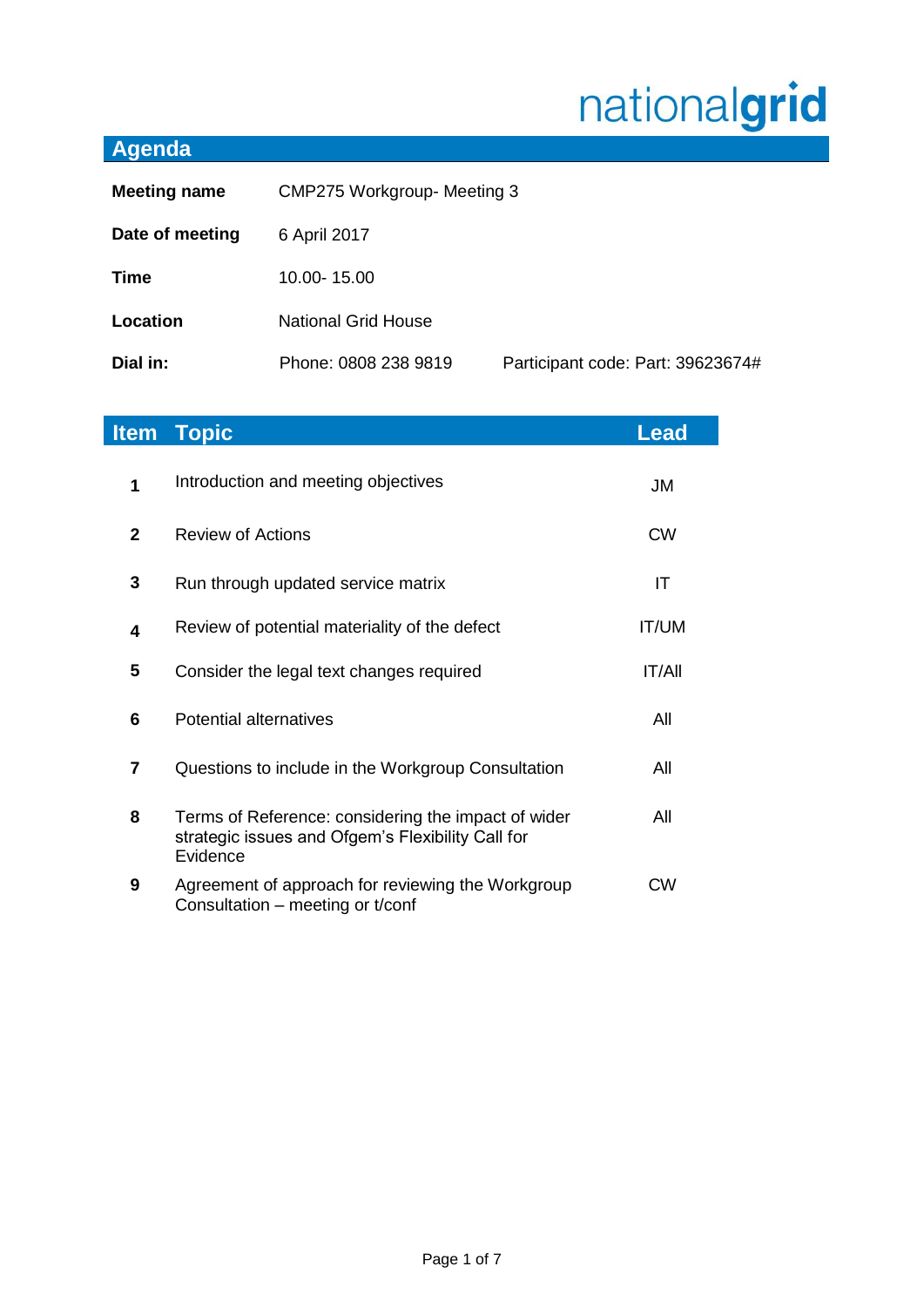# **Open Action Log:**

| Actio<br>n No | <b>WG</b><br>meetin | <b>Action</b><br>Owner | <b>Action</b>                                                                                                                                                                                                                                                                                      | <b>Progress</b>                                                                                                                                                                                                                                                                                                               | <b>Due</b><br><b>Date</b> | <b>Status</b> |
|---------------|---------------------|------------------------|----------------------------------------------------------------------------------------------------------------------------------------------------------------------------------------------------------------------------------------------------------------------------------------------------|-------------------------------------------------------------------------------------------------------------------------------------------------------------------------------------------------------------------------------------------------------------------------------------------------------------------------------|---------------------------|---------------|
|               | g<br>raised         |                        |                                                                                                                                                                                                                                                                                                    |                                                                                                                                                                                                                                                                                                                               |                           |               |
| 5             | WG <sub>1</sub>     | $\mathsf{I}\mathsf{T}$ | Confirm what the definition of "availability"<br>should cover in the context of the defect raised<br>under CMP275.                                                                                                                                                                                 | View at the WG2 meeting was that National Grid<br>or SO are paying an availability fee for an asset<br>to be used. Further confirmation on what<br>services buy this may be covered via the update<br>matrix table<br>Cover under agenda item 3                                                                               | 06/04/17                  | Open          |
| 8             | WG <sub>1</sub>     | UM/IT                  | Update the Service type matrix and add in any<br>other services                                                                                                                                                                                                                                    | Proposer will send over an updated version for<br>circulation.<br>Circulated but an update version requested, also<br>consider if Intertrip should be separated out into<br>the mandatory vs. aspects that may be captured<br>under CMP275<br>Ensure that matrix covers when netting will apply<br>Cover under agenda item 3  | 06/04/17                  | Open          |
| 10            | WG <sub>1</sub>     | All                    | Consider what the intended or unintended<br>consequences could be e.g. Company A can<br>offer 2 services currently but chose now to only<br>enter into 1 if CMP275 is implemented -what<br>are the implications to that other service that<br>now does not have capacity secured from<br>Company A | This will be considered and developed during<br>Workgroup discussions.<br>Lost STOR revenue for CCGT/OCGT will be<br>added to overall black start costs in renewal<br>negotiations, increasing black start costs.<br>Missing volume in STOR will be bought from<br>next highest price in the stack, increasing STOR<br>costs. | On-going                  | Open          |
| 11            | WG <sub>1</sub>     | IT                     | How could future proofing work and present a<br>strawman on the principles that could be<br>applied and how Future services could be<br>captured and consider how the legal text could<br>be drafted to reflect this.                                                                              | Proposer will look to go through some potential<br>wording at WG meeting 3.<br>Simple principle so that it could apply to future<br>plant and services that could be provided by NG.<br>WG noted that the table of services could be                                                                                          | On-going                  | Open          |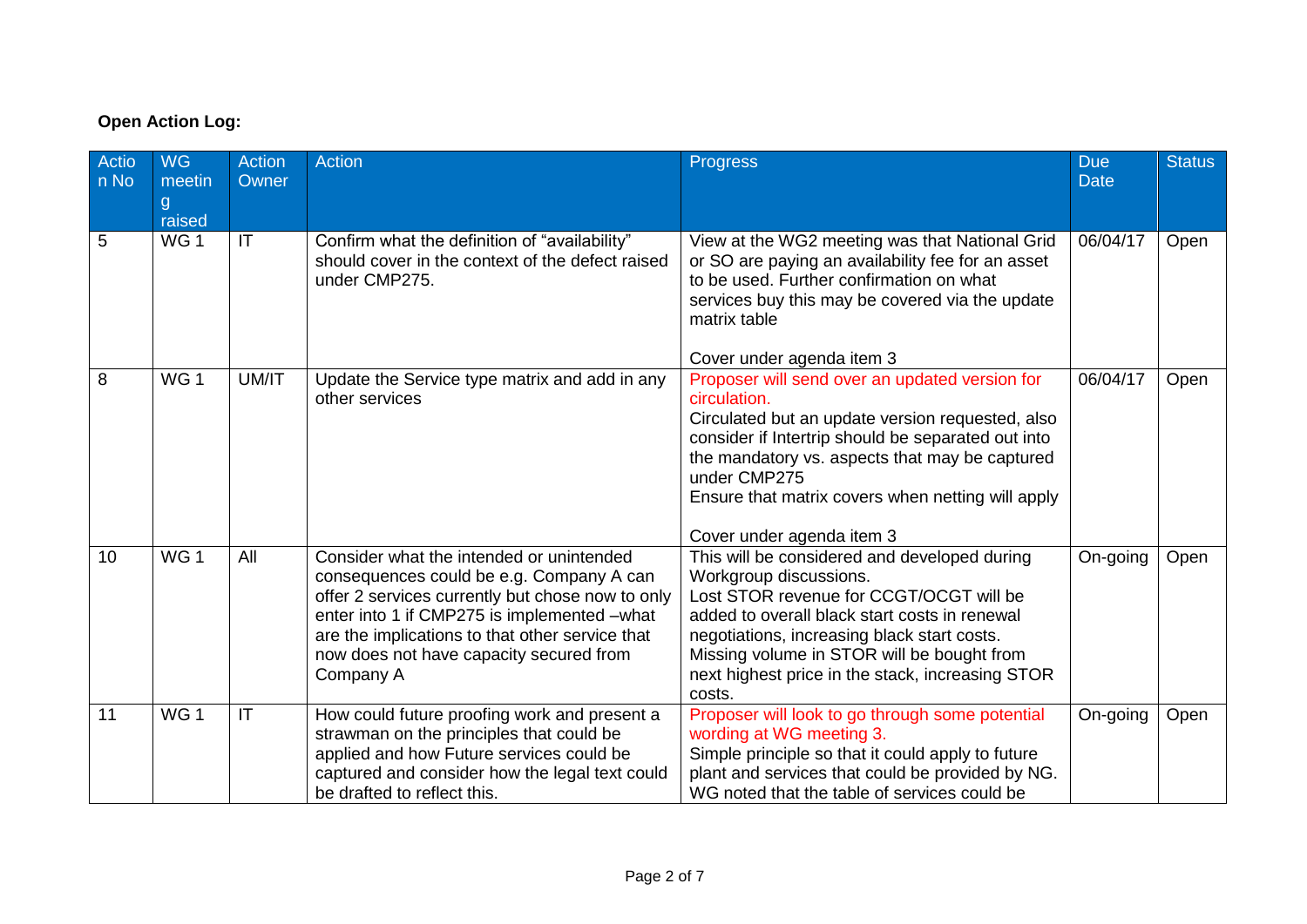| Actio<br>n No | <b>WG</b><br>meetin<br>g<br>raised | <b>Action</b><br>Owner                            | <b>Action</b>                                                                                                                                                                                                                                                                               | <b>Progress</b>                                                                                                                                                                                                                                                                                                                                                                   | <b>Due</b><br><b>Date</b> | <b>Status</b> |
|---------------|------------------------------------|---------------------------------------------------|---------------------------------------------------------------------------------------------------------------------------------------------------------------------------------------------------------------------------------------------------------------------------------------------|-----------------------------------------------------------------------------------------------------------------------------------------------------------------------------------------------------------------------------------------------------------------------------------------------------------------------------------------------------------------------------------|---------------------------|---------------|
|               |                                    |                                                   |                                                                                                                                                                                                                                                                                             | added into the CUSC along with a new defined<br>term e.g. Applicable Balancing Services" (could<br>use the example from the Capacity Market<br>rules). Note this may mean that legal text is<br>need for Section 11 as well.<br>Cover under agenda item 5                                                                                                                         |                           |               |
| 12            | WG <sub>1</sub>                    | IT/AS                                             | Consider the implications of the CLASS<br>project. For example, where there is a single<br>MPAN and two separate legal entities are<br>providing separate services and getting paid<br>for each of these separately. Would this be<br>captured under the defect? How would netting<br>work? | Proposer to provide an update at WG meeting 3.<br>Not an issue as the defect does not currently<br>exist for CLASS and FALCON projects - as far<br>SO are concerned this is a balancing service and<br>on a principle level this should be captured.<br>But will keep open to further understand how the<br>CLASS project will impact this Proposal.<br>Cover under agenda item 3 | 06/04/17                  | Open          |
| 14            | WG <sub>2</sub>                    | IT/AS                                             | What would happen under CMP275 if the<br>scenario that offer 2 services from a single<br>asset but from 2 separate companies and what<br>the implications may be for the Class Project?<br>Link to action 12                                                                                | Proposer to provide an update at WG meeting 3.<br>Cover under agenda item 3                                                                                                                                                                                                                                                                                                       | 06/04/17                  | Open          |
| 15            | WG2                                | <b>AS</b>                                         | National Grid to confirm the contacted capacity<br>on Black Start and is Black Start a station<br>service versus an unit service.                                                                                                                                                           |                                                                                                                                                                                                                                                                                                                                                                                   | 06/04/17                  | Open          |
| 16            | WG2                                | <b>UM</b><br>(AS/IT)<br>to<br>provide<br>the info | Provide the WG with the backing information to<br>support the materiality impacts presented and<br>National Grid to provide a view on how<br>numbers could be calculated.                                                                                                                   | Cover under agenda item 4                                                                                                                                                                                                                                                                                                                                                         | 06/04/17                  | Open          |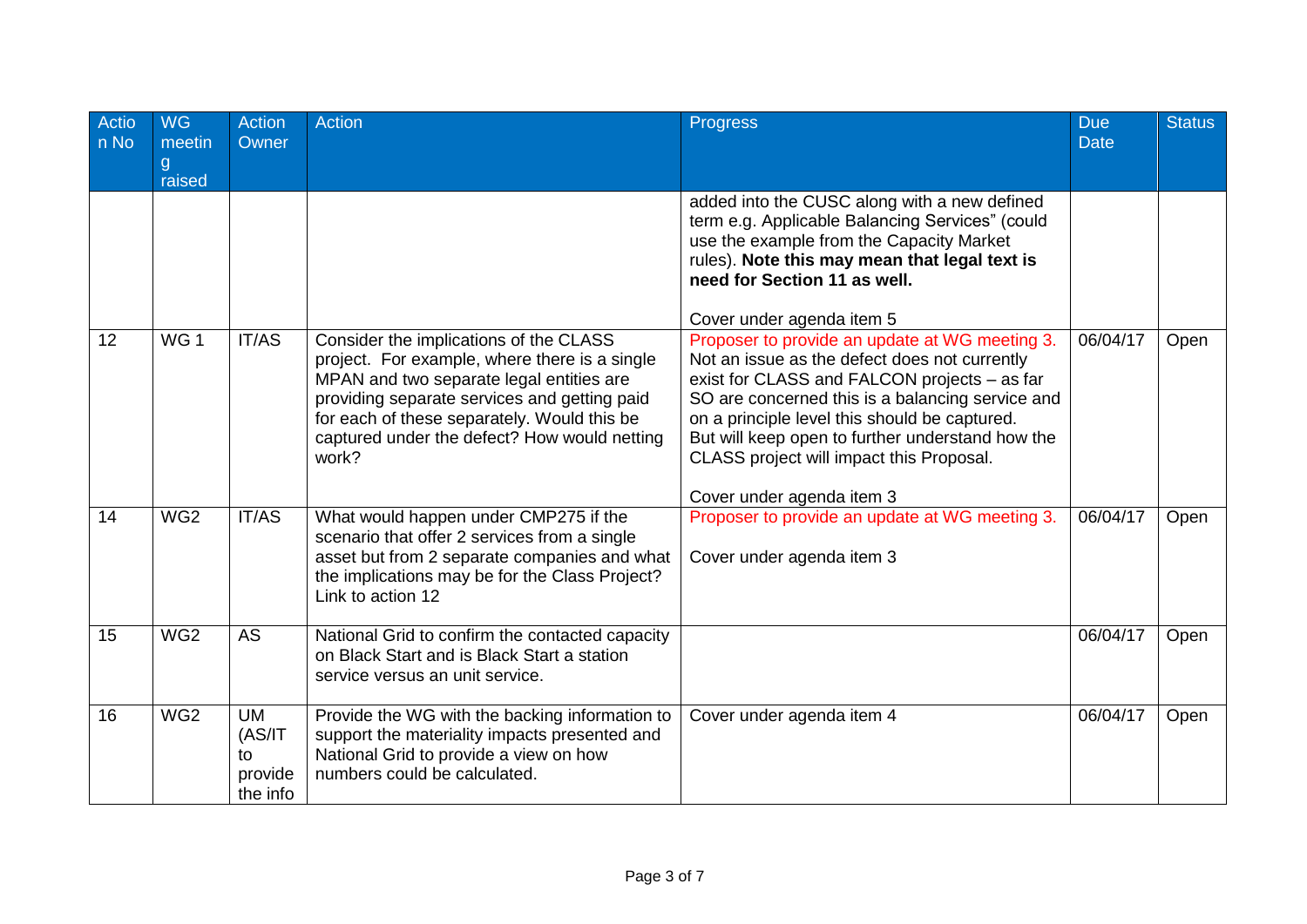| Actio<br>n No | <b>WG</b><br>meetin<br>g<br>raised | <b>Action</b><br>Owner | <b>Action</b>                                                                                                                                                                                                                                                                 | <b>Progress</b>                                                             | <b>Due</b><br><b>Date</b> | <b>Status</b> |
|---------------|------------------------------------|------------------------|-------------------------------------------------------------------------------------------------------------------------------------------------------------------------------------------------------------------------------------------------------------------------------|-----------------------------------------------------------------------------|---------------------------|---------------|
|               |                                    | to<br>collate)         |                                                                                                                                                                                                                                                                               |                                                                             |                           |               |
| 17            | WG <sub>2</sub>                    | IT                     | Proposer to confirm if a BSC Modification<br>needs to be raised?                                                                                                                                                                                                              | Proposer to provide an update at WG meeting 3.<br>Cover under agenda item 3 | 06/04/17                  | Open          |
| 18            | WG <sub>2</sub>                    | IT/AS                  | Consider the transition arrangements and what<br>the implications may be around withdrawing<br>from a contract without incurring large<br>termination costs.<br>Confirm the lengths of Black Start contracts<br>and whether these could be allowed to<br>naturally 'run out'? | Proposer to provide an update at WG meeting 3.<br>Cover under agenda item 3 | 06/04/17                  | Open          |
| 19            | WG <sub>2</sub>                    | All                    | Consider the current wording and how the<br>legal text could be amended (lan's<br>presentation included a draft starter for 10)                                                                                                                                               |                                                                             | 03/04/17                  | Open          |
| 20            | WG <sub>2</sub>                    | <b>AS</b>              | Confirm how Black Start is settled to the<br>Generator and how paid e.g. frequency and<br><b>£per Settlement Period</b>                                                                                                                                                       |                                                                             | 03/04/17                  | Open          |

## **Terms of Reference:**

| Specific areas                                                                                                                                                                                                    | Uwhen addressed                 |
|-------------------------------------------------------------------------------------------------------------------------------------------------------------------------------------------------------------------|---------------------------------|
| a) Clarify which revenue streams are excluded from mutuality exclusive arrangement ensuring<br>consideration includes the interaction between both the Balancing Mechanism (BM) and<br><b>Balancing Services.</b> | Covered via the services matrix |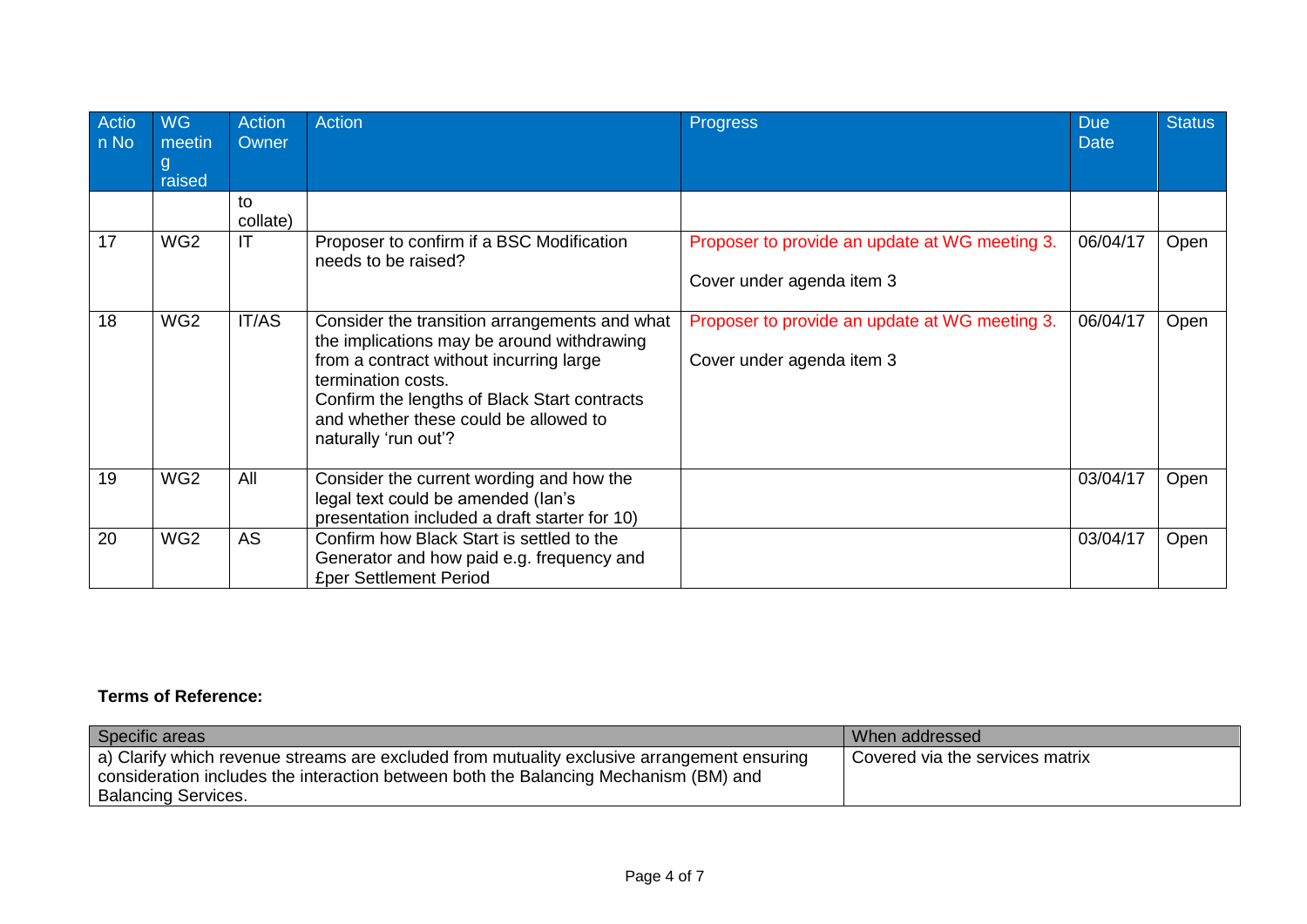| b) Demonstrate how this proposal will interact with the existing procurement of services ensuring<br>that this did not lead to over procurement in the market.                                                                           | Section to be added into the WG report.                                                                         |
|------------------------------------------------------------------------------------------------------------------------------------------------------------------------------------------------------------------------------------------|-----------------------------------------------------------------------------------------------------------------|
| c) Demonstrate how this modification does not discourage providers from tendering for services.                                                                                                                                          | More detail required                                                                                            |
| d) Define the assets affected by the proposal.                                                                                                                                                                                           | Covered via the services matrix                                                                                 |
| e) Demonstrate that they have considered the impact of wider strategic issues being pursued by<br>the industry in their proposal.                                                                                                        | More detail required                                                                                            |
| f) Consider how this modification interacts with Ofgem's Flexibility Call for Evidence which is<br>seeking ways to allow participants to access multiple revenue sources and EU Balancing Code.                                          | More detail required                                                                                            |
| g) Clarify how the proposed changes to the CUSC would impact Distribution Networks.                                                                                                                                                      | High level more detail required                                                                                 |
| h) Ensure individual power stations are not identified within the report.                                                                                                                                                                | To be considered as part of the WG review                                                                       |
| i) Define the practical implementation of the solution, so that it is defined for all industry participants<br>i.e. National Grid who will run tenders for the Balancing Services and parties who would like to<br>tender for a Service. | High level more detail required                                                                                 |
| j) Consideration of the future development of Balancing Services.                                                                                                                                                                        | WG discussed transition arrangements at a high<br>level but Proposer to provide more clarity (see<br>action 18) |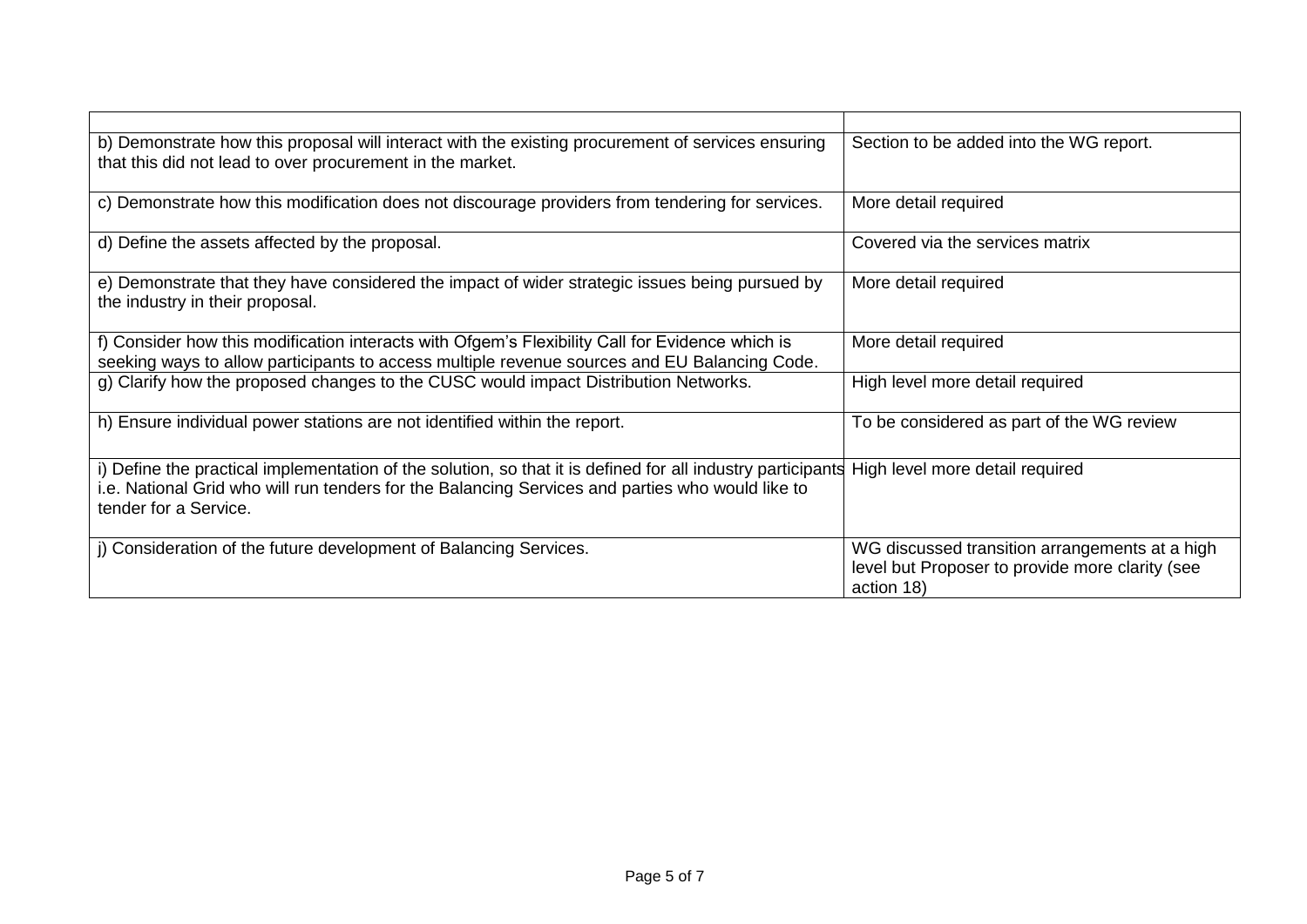#### **Workgroup proposed timetable**

| w/c 13 February   | Workgroup meeting 1                        |
|-------------------|--------------------------------------------|
| 2017              |                                            |
| w/c 13 March 2017 | Workgroup meeting 2                        |
| w/c 3 April 2017  | Workgroup meeting 3                        |
| 18 April 2017     | Workgroup Consultation issued (15 days)    |
| 10 May 2017       | Deadline for responses                     |
| w/c 15 May 2017   | Workgroup meeting 4                        |
| w/c 5 June 2017   | Workgroup meeting 5 (agree WACMs and Vote) |
| 22 June 2017      | Workgroup report issued to CUSC Panel      |
| 30 June 2017      | CUSC Panel meeting to approve WG Report    |

#### **Post Workgroup modification process**

| 3 July 2017      | Code Administrator Consultation issued (15 Working<br>days)  |
|------------------|--------------------------------------------------------------|
| 24 July 2017     | Deadline for responses                                       |
| 31 July 2017     | Draft FMR published for industry comment (5 Working<br>Days) |
| 8 August 2017    | Deadline for comments                                        |
| 17 August 2017   | Draft FMR circulated to Panel                                |
| 25 August 2017   | Panel meeting for Panel recommendation vote                  |
| 31 August 2017   | FMR circulated for Panel comment (3 Working day)             |
| 5 September 2017 | Deadline for Panel comment                                   |
| 8 September 2017 | Final report sent to Authority for decision                  |
| 13 October 2017  | Indicative Authority Decision due (25 working days)          |
| 20 October 2017  | Implementation date                                          |

Applicable CUSC Objectives:

### **Use of System Charging Methodology**

**(a)** That compliance with the use of system charging methodology facilitates effective competition in the generation and supply of electricity and (so far as is consistent therewith) facilitates competition in the sale, distribution and purchase of electricity;

**(b)** That compliance with the use of system charging methodology results in charges which reflect, as far as is reasonably practicable, the costs (excluding any payments between transmission licensees which are made under and accordance with the STC) incurred by transmission licensees in their transmission businesses and which are compatible with standard licence condition C26 requirements of a connect and manage connection);

**(c)** That, so far as is consistent with sub-paragraphs (a) and (b), the use of system charging methodology, as far as is reasonably practicable, properly takes account of the developments in transmission licensees' transmission businesses\*;

**(d)** Compliance with the Electricity Regulation and any relevant legally binding decision of the European Commission and/or the Agency. These are defined within the National Grid Electricity Transmission plc. Licence under Standard Condition C10, paragraph 1; and